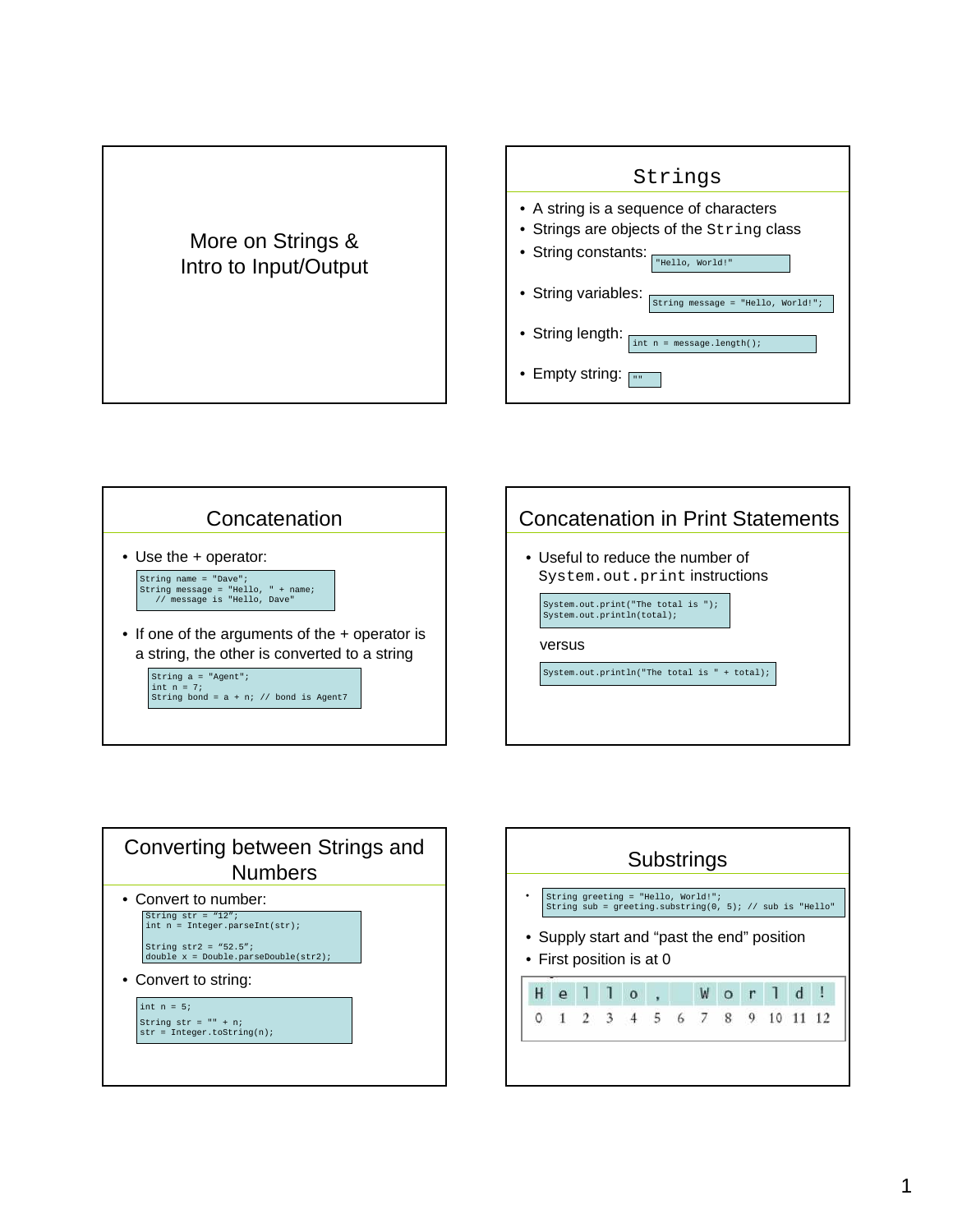## Reading Input

- System.in has minimal set of features–it can only read one byte at a time
- In Java 5.0, Scanner class was added to read keyboard input in a convenient manner
- **Scanner in = new Scanner(System.in); System.out.print("Enter quantity: "); int quantity = in.nextInt();**
- nextDouble reads a double
- nextLine reads a line (until user hits Enter)
- nextWord reads a word (until any white space)

# File InputTester.java



|         | File InputTester. java                                                |
|---------|-----------------------------------------------------------------------|
|         |                                                                       |
| 18:     | System.out.print("Enter dollars: ");                                  |
| 19:     | $int$ dollars = $in.nextInt()$ ;                                      |
| 20:     | System.out.print("Enter quarters: ");                                 |
| 21:     | $int$ quarters = in.nextInt();                                        |
| 22:     | System.out.print("Enter dimes: ");                                    |
| 23:     | $int \dimes = in.nextInt()$                                           |
| 24:     | System.out.print("Enter nickels: ");                                  |
| 25:     | $int$ nickels = $in.nextInt()$ ;                                      |
| 26:     | System.out.print("Enter pennies: ");                                  |
| 27:     | $int$ pennies = in.nextInt();                                         |
| 28:     | register.enterPayment(dollars, quarters, dimes,<br>nickels, pennies); |
| 29:     |                                                                       |
| 30:     | System.out.print("Your change is ");                                  |
| 31:     | System.out.println(reqister.qiveChange());                            |
| 32:     |                                                                       |
| $33:$ } |                                                                       |





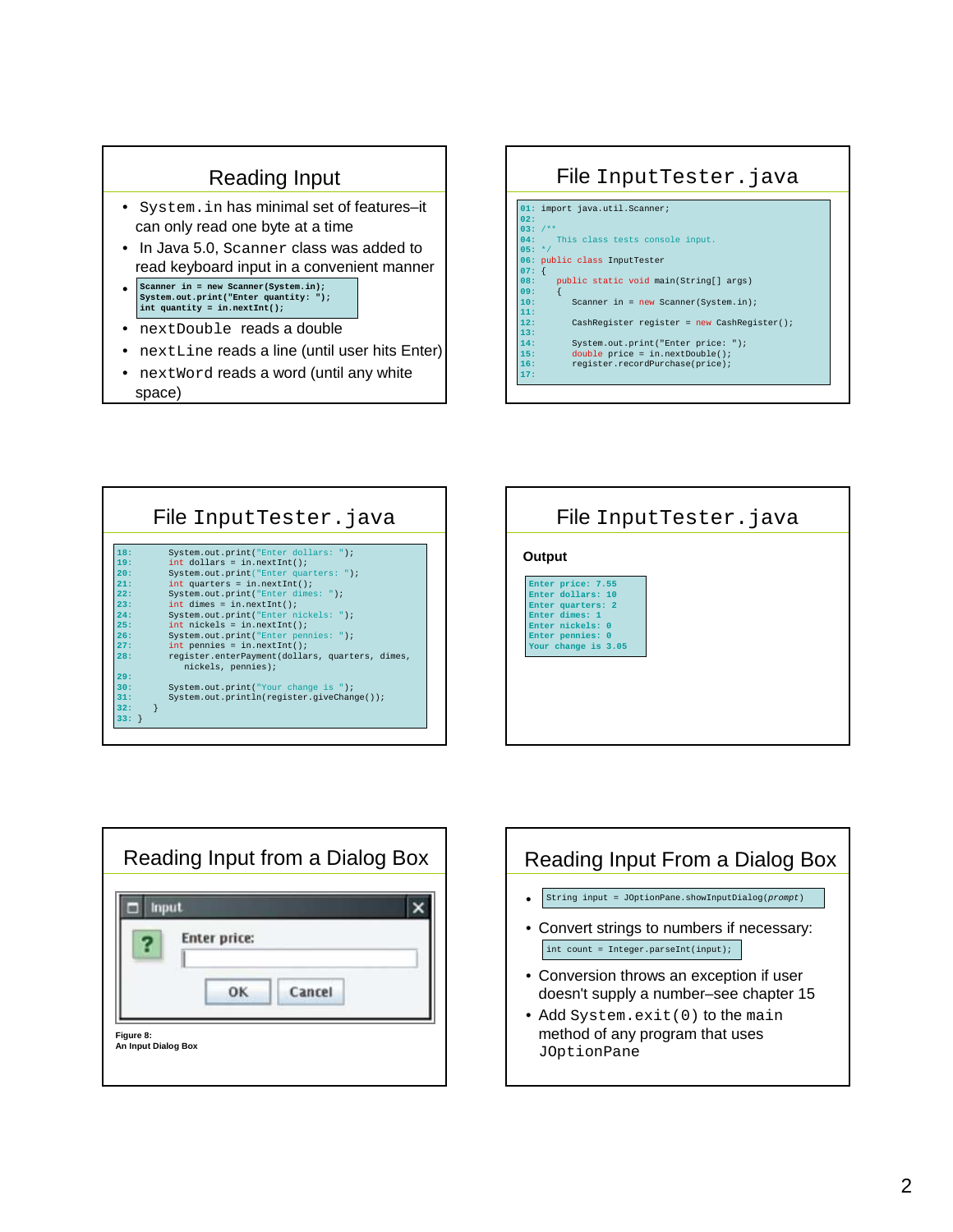## Formatting Output

- Note: **Be sure to look at "Advanced Topic 4.4" and "Advanced Topic 4.6" in book.**
- Random Complaint about this Textbook: – Lists among chapter goals a topic that it hides within "advanced topic" sections.
	- Should be a subsection of this chapter.

#### Formatting Output: Escape Sequences

- Suppose you want the output: Hello, "World"!
- System.out.println("Hello, "World"!"); won't work… any ideas why?
- Instead, you need:
	- System.out.println("Hello, \"World\"!");
	- $-\vee$ " is an escape sequence indicating the " character
- The backslash \ within a string indicates a sequence representing a special character

#### Formatting Output: Escape Sequences

- The backslash \ within a string indicates a sequence representing a special character
- \\ is the escape sequence if you really want a  $\sqrt{2}$ 
	- For example:
	- System.out.println("The file is located in C:\\CSIS2101\\");
	- Prints
		- The file is located in C:\CSIS2101\

#### Other common escape sequences

• New line: \n System.out.print("\*\n\*\*\n\*\*\*\n");

- prints
	- \* \*\*
	- \*\*\*

#### Other common escape sequences

• Tab: \t

System.out.println("The following letters are tab separated:\ta\tb\tc");

- prints
- The following letters are tab separated: a b c
- Unicode characters: \u followed by its Unicode encoding
	- System.out.println("San Jos\u00E9");
	- **prints** San José.
	- See Appendix B of book for Unicode encodings